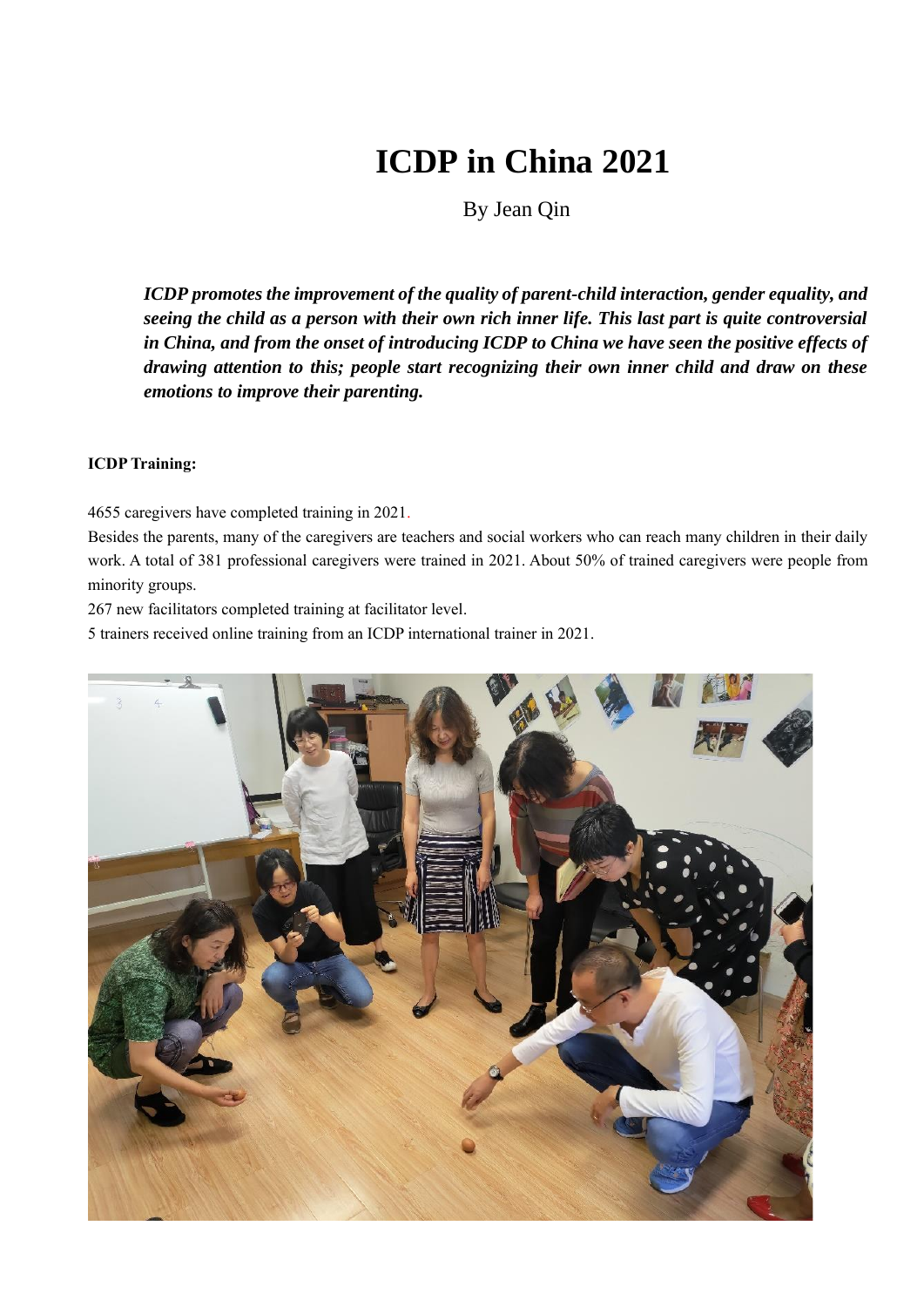

### **Research**:

As there have been many policies and regulations relating to parenting that were published by the government in recent years, ICDP China invited a professional team to carry out research by mapping parenting courses and relevant governmental policies in China. In this way ICDP China can have a better understanding of the current situation regarding Parental Training Courses in China.

## **Potential cooperation**:

ICDP China completed the whole training section for the first group of facilitators from Tibet. ICDP in Tibet can be initiated by the Tibetan facilitators starting from 2021.

ICDP China was invited to meetings with local procuratorate for cooperation and protection of juveniles, and offered 8 ICDP workshops to 6 young people who were suspects involved in criminal cases. Two of the young people's caregivers attended these meetings regularly and all the caregivers attended at least once.

#### **Gender equality**:

In 2021, a caregiver training was conducted for the first time for a local Taekwondo team in Kunming. The feedback from them was that they have become more patient after attending ICDP training, they want to spend more time listening to their children, and they see the value of slowing down and actually engaging with the children.